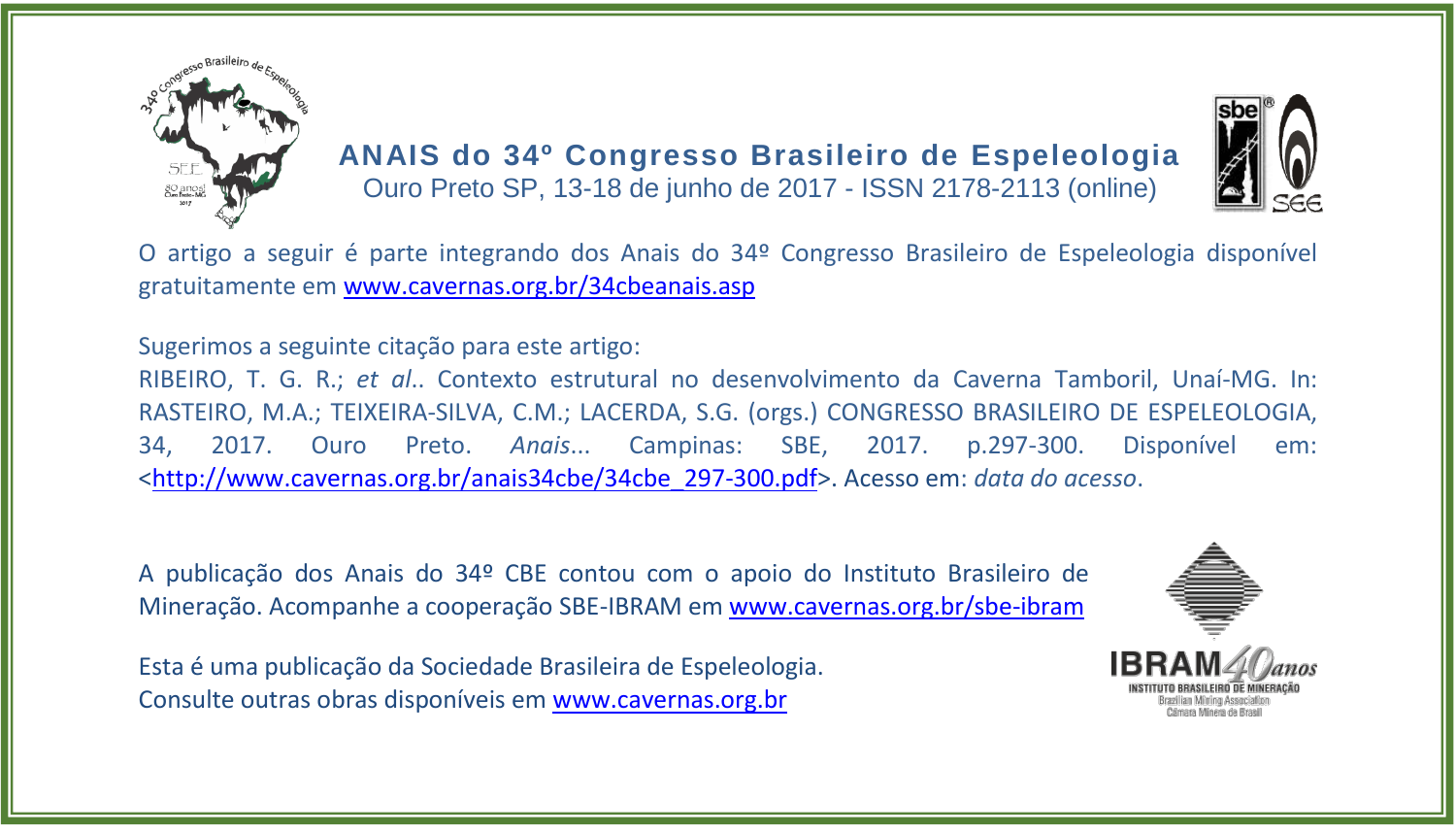



# **CONTEXTO ESTRUTURAL NO DESENVOLVIMENTO DA CAVERNA TAMBORIL, UNAÍ-MG**

*STRUCTURAL CANTEXT IN THE DEVELOPMENT OF TAMBORIL CAVE, UNAÍ-MG*

# **Tulio G. R. RIBEIRO (1,2); Gabriel Castro de Oliveira DOMINGUES (2); Lucas Pedrosa SOARES(2); André C. SOUZA (1,2)**

(1)Grupo de Espeleologia da Geologia da Universidade de Brasília- GREGEO-UnB, Brasília DF. (2)Universidade de Brasília, Brasília DF.

Contatos: [tuliogabrielrr@gmail.com;](mailto:tuliogabrielrr@gmail.com) [gco.domingues@gmail.com;](mailto:gco.domingues@gmail.com) [lps94@hotmail.com.](mailto:lps94@hotmail.com)

## **Resumo**

A região de Unaí-MG encontra-se localizada no contexto geológico da Faixa de Dobramentos Brasília. É nesse contexto, sobre rochas carbonáticas do Grupo Bambuí (CPRM, 2014) que a Caverna Tamboril se estabeleceu. A estruturação NE-SW de desenvolvimento da caverna segue o mesmo padrão de lineamentos regionais. O controle da dissolução se deu principalmente ao longo de zona de charneira variando de NE a NW em uma dobra antiforme isoclinal e fraturamentos associados.

**Palavras-Chave:** caverna Tamboril; dobra; fratura.

# *Abstract*

*The Unaí region in the state of Minas-Gerais is located at the geological context Brasília Fold Belt, central part of Brazil. Was in this context that carbonatic rocks of Bambuí Group were dissolved generating the Tamboril Cave. The NE-SW main development of the cave follows the regional pattern of lineaments. The dissolution control occurred mainly along hinge zone of antiformal folds varying between NE to NW directions under an isoclinal antiform.*

*Key-words: Tamboril cave; fold; fracture.*

# **1. INTRODUÇÃO**

This study has the proposal to present a previous interpretation of how dissolution preferably dissolved the carbonatic host rock of Tamboril Cave, in Unaí region, 155 km of Brasilia (Figure 1).

According with the topographic map of the cave constructed by GREGEO, is notable a curved main orientation that starts with NW-SE, changing for approximately N-S and ending with NE-SW direction (Figure 2).

Previous studies of the area emphasized the well marked NE trend of lineaments (Laranjeira, 1992; Laranjeira & Dardenne, 1990). They also suggested the presence of thrust and strike-slip faults associated with isoclinal folds verging to the east.

In the region, some authors emphasize the difficulties to make stratigraphic correlations due the complexity of the fault/folded system (Laranjeira & Dardenne, 1990). The geological mapping realized by CPRM, 2017 suggests that the dolomitic and pelitic rocks are "doubtfully" associated to the Bambuí Group.



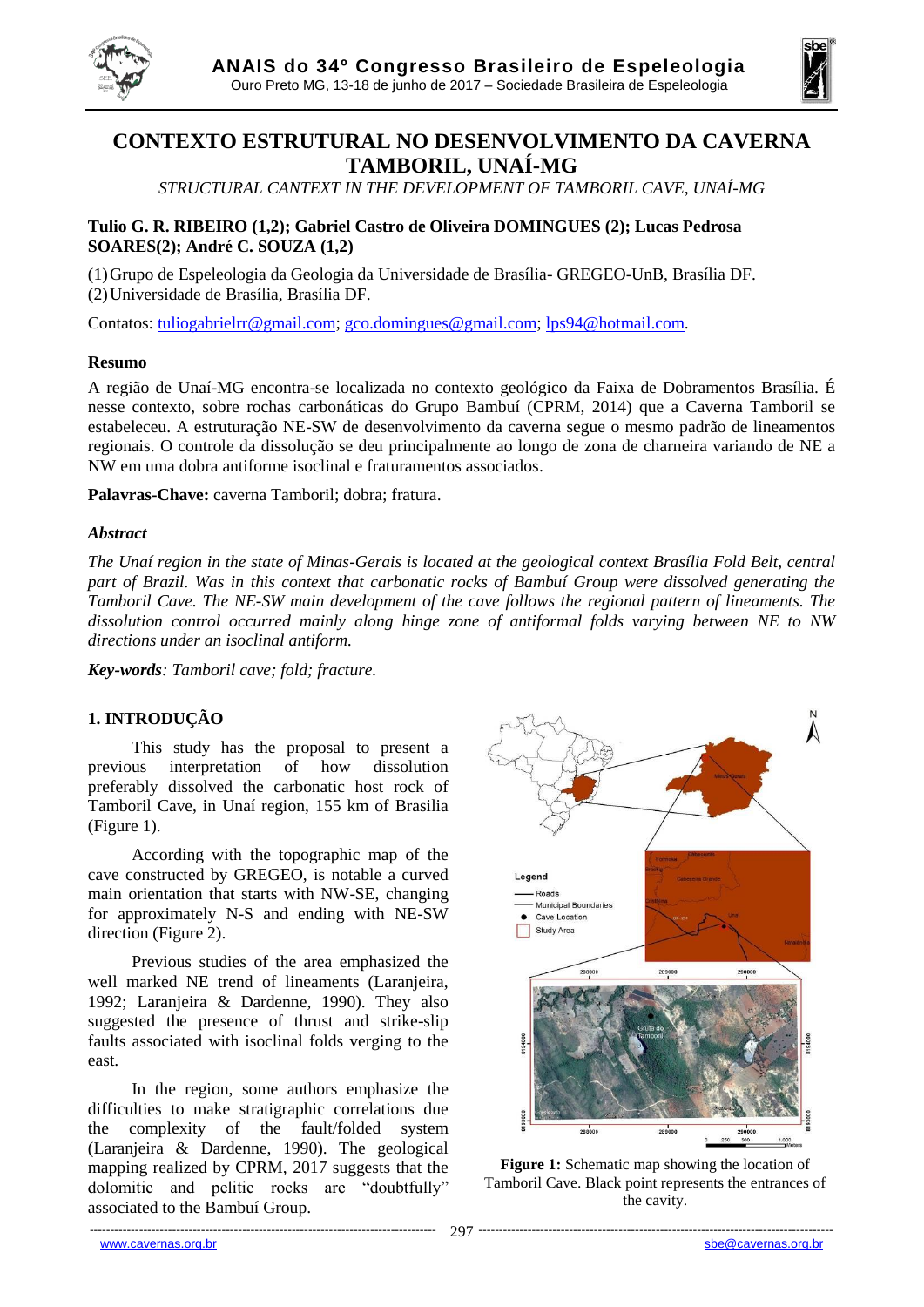





Figure 2: Left: Some atitudes measured on the hill and abandoned mine; Right: Tamboril Cave positioning in relation to the hill*.*

#### **2. OBJECTIVES AND METHODOLOGY**

The structural analysis of this project was suggested by the master degree "Geological and geochemical modeling of superficial infiltration of water in the Tamboril Cave: Implication for paleoclimatic interpretation.", by the same author. The path taken by superficial water is important because the water can be biased by anomalous contents of isotopes, leading to misinterpretations (Wortham *et al*., 2017). For instance, we can note anomalous values of Sr in the dripping water collected from siltstones layers.

In first place an schematic map of lineaments utilizing Google and digital elevation model of elevation (SRTM images) (Figure 3) were made to assist in the comprehension the understanding of the structural trends. The geologic context of the area was based on the bibliographic review, field observations and mapping.



**Figure 3:** Map of lineaments of the region north of Unaí-MG.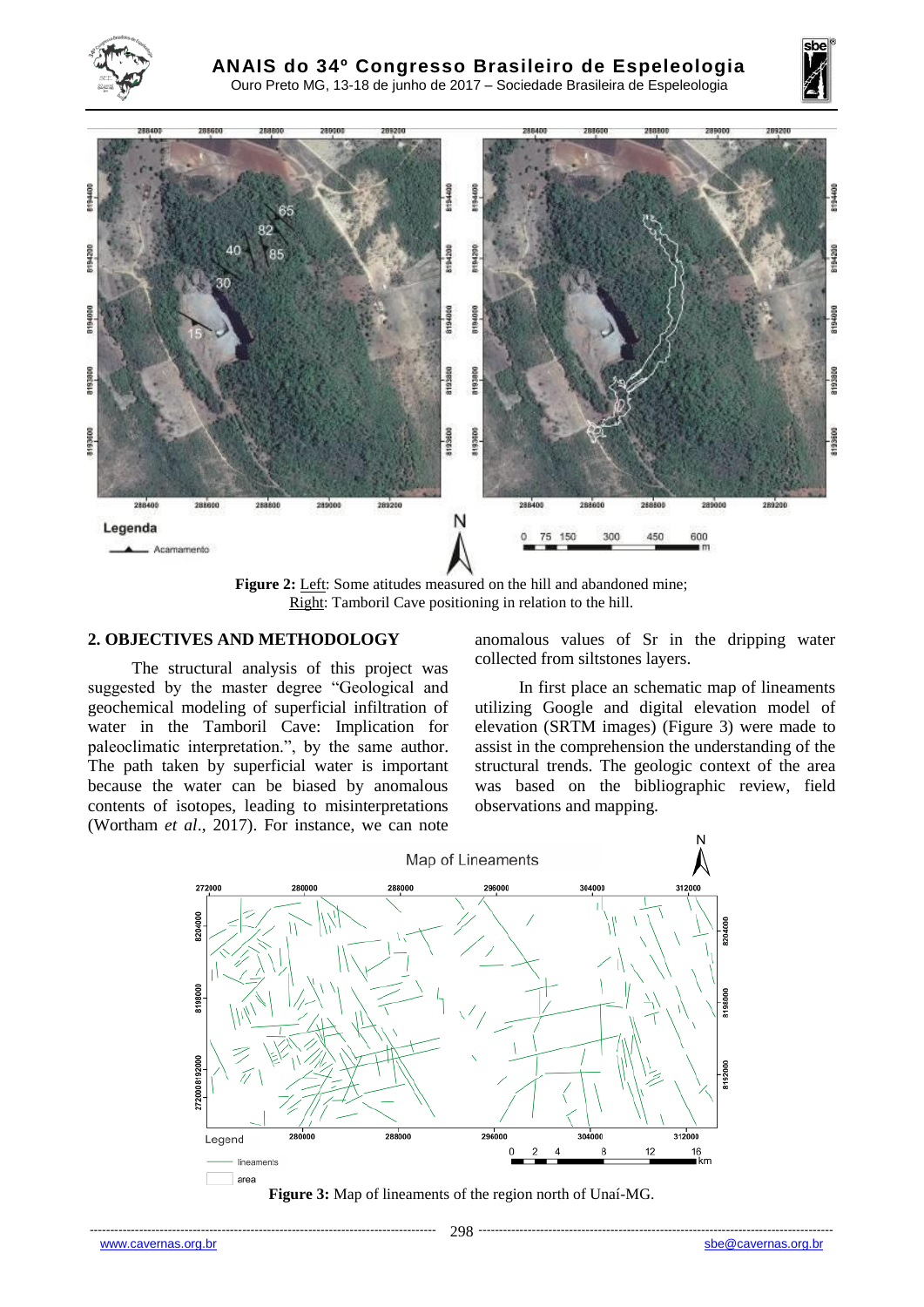



The next step was to understand how the layers and fractures in general are structured, measures were made inside, outside the cave, and also in the abandoned mine in the southwest face of the hill.

After collecting the structural data, an simplistic model was constructed utilizing the software *3D-Move* (Figure 4).

#### **3. DISCUSSIONS AND RESULTS**

Measures done on the surface (outside the hill) suggest that the mean attitude of the layers is approximately 260°/45°. Is important to emphasize that high dip layers like 235°/82° sometimes are inverted, defined by upside down stromatolites.

This model indicates that the bedding is folded in isoclinal system (Figure 5). Inside the cave is notable that the preferential direction southward is aligned with the hinge zone (in the lake hall the azimuth is 185°) of an anticlinal tight fold. In the ceiling of the same hall was observed a big fracture with azimuth direction of 280°-100°. This fracture in special present great amount of dissolution speleothems like stalactites and curtains, which may represent a good vector of percolation. Normal faults were also seen (Figure 6) in the walls of the cave, probably associated with late phase of relaxation of the main tension.



**Figure 4:** Geological model of the layers. Note isoclinal pattern with inverted bedding.